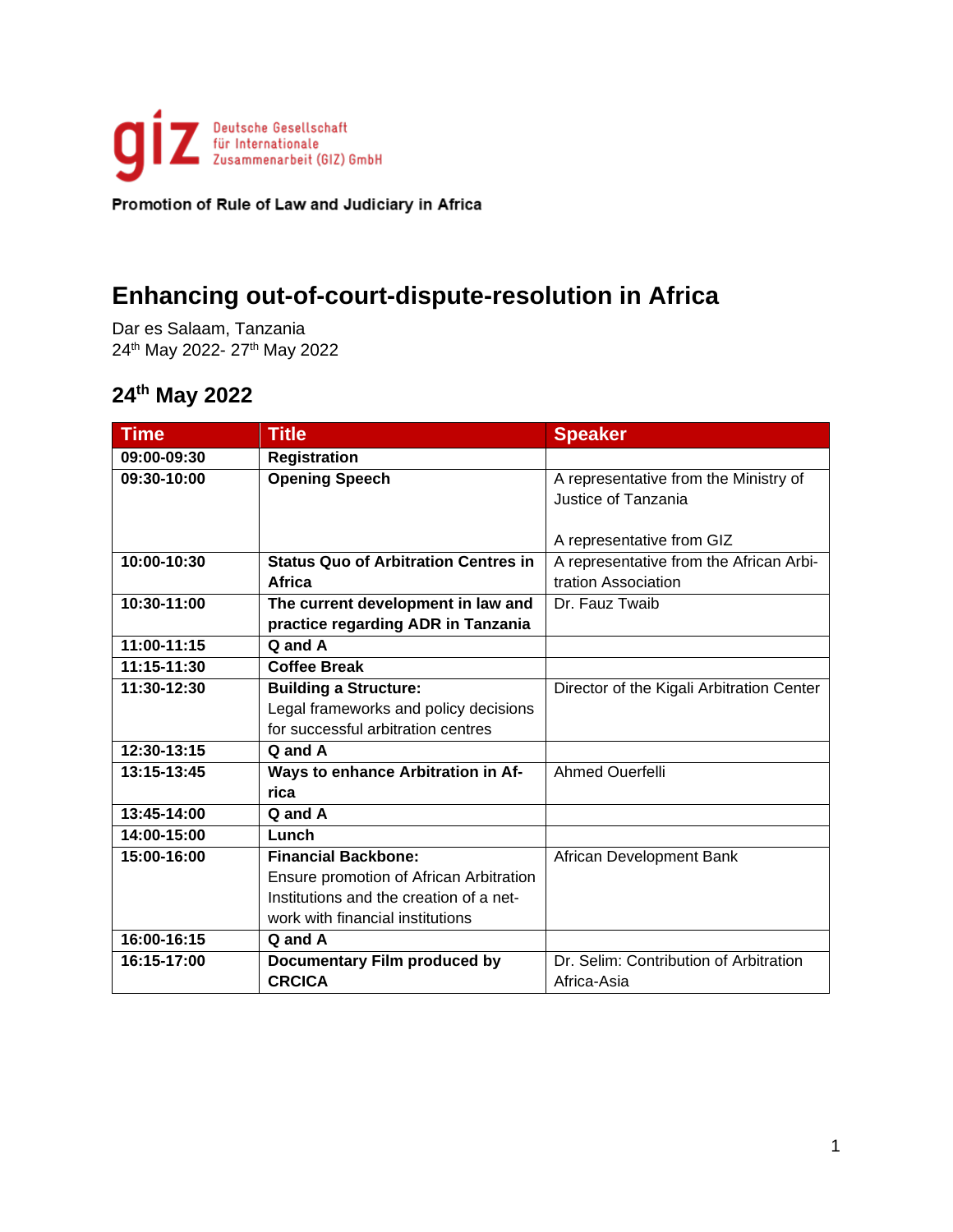

| <b>Time</b> | <b>Title</b>                                | <b>Speaker</b>     |
|-------------|---------------------------------------------|--------------------|
| 09:00-09:30 | <b>Registration</b>                         |                    |
| 09:30-09:45 | <b>Open Issues</b>                          |                    |
| 09:45-10:15 | Improving public access to law and          | AfricanLii         |
|             | ensuring the principle of the rule of       |                    |
|             | law                                         |                    |
| 10:15-12:30 | <b>Arbitration Centres Needs, Chal-</b>     | Open discussion    |
|             | lenges, Organization:                       |                    |
|             | Addressing the lack of knowledge and        |                    |
|             | fluency of arbitration proceedings.         |                    |
|             | Identifying the need for training for       |                    |
|             | state judges, state employees, and ar-      |                    |
|             | bitration judges                            |                    |
| 12:30-13:00 | Q and A                                     |                    |
| 13:00-14:00 | Lunch                                       |                    |
| 14:00-14:45 | <b>Strengthening arbitration in Africa-</b> | Dr. Jan Curschmann |
|             | The project of the Hamburg Cham-            |                    |
|             | ber of Commerce                             |                    |
| 14:45-15:00 | Q and A                                     |                    |
| 15:00-15:15 | <b>Concluding Remarks</b>                   |                    |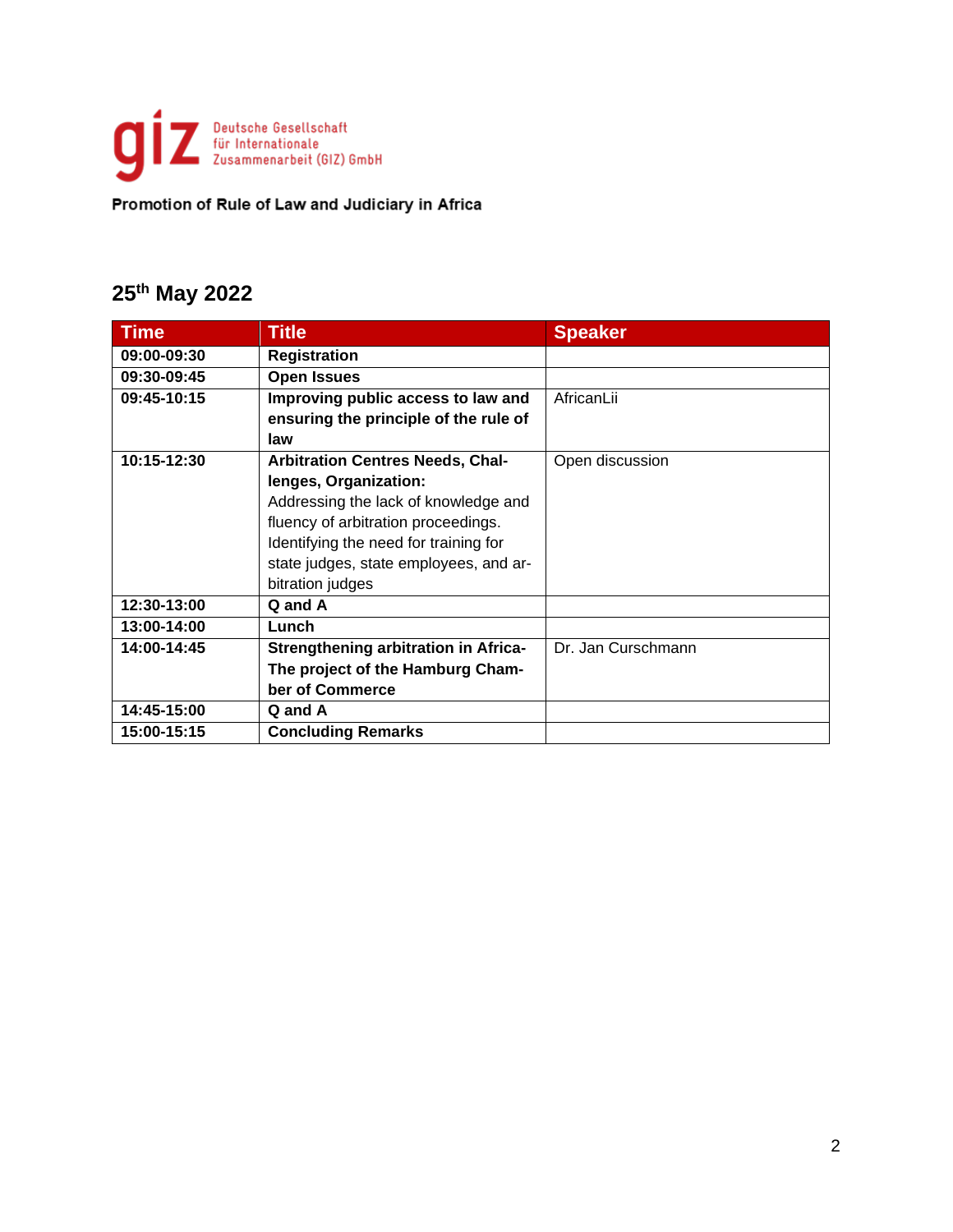

| <b>Time</b> | <b>Title</b>                              | <b>Speaker</b>                      |
|-------------|-------------------------------------------|-------------------------------------|
| 09:30-10:00 | <b>Registration</b>                       |                                     |
| 10:00-10:15 | <b>Open Issues</b>                        |                                     |
| 10:15-11:00 | <b>Centralization as Key:</b>             | <b>Bernd Ehle</b>                   |
|             | The case of Switzerland                   |                                     |
| 11:00-11:15 | Q and A                                   |                                     |
| 11:15-11:30 | <b>Coffee Break</b>                       |                                     |
| 11:30-12:30 | <b>Sharing Better Practices:</b>          | Jan K. Schäfer                      |
|             | The case of DIS and its settlement-       |                                     |
|             | based approach- How can DIS support       |                                     |
|             | the Arbitration Centers in Africa?        |                                     |
| 12:30-12:45 | Q and A                                   |                                     |
| 12:45-13:45 | Lunch                                     |                                     |
| 13:45-15:00 | <b>Creating a Transnational Dialogue:</b> | Dr. Clement Mashamba former Solici- |
|             | Institutionalizing the cooperation be-    | tor General of Tanzania             |
|             | tween arbitration centres                 |                                     |
| 15:00-15:30 | Q and A                                   |                                     |
| 15:30-16.00 | <b>Coffee Break</b>                       |                                     |
| 16:00-16:30 | <b>Concluding Remarks</b>                 |                                     |